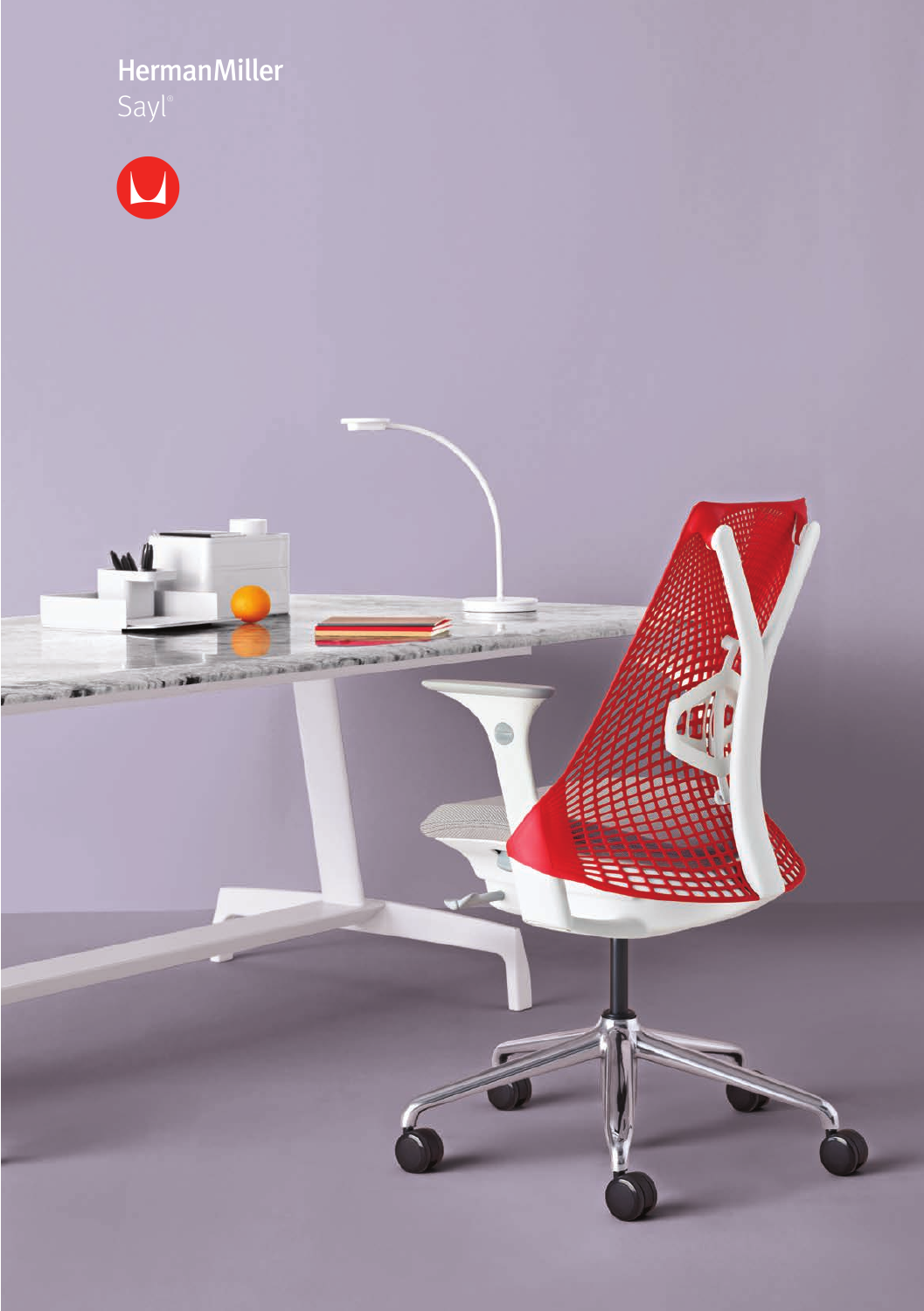Fewer parts, less material, and still everything a good chair should be



## **Sayl**  Designed by Yves Béhar

Good design, healthy support, and exceptional value are always attractive—and Sayl delivers all three. By using smart engineering to transform simple materials, we were able to make Sayl attainable for more people. Fewer parts and less material also mean a smaller environmental impact.

Sayl designer Yves Béhar and our development team considered and reconsidered every part of the design and, in the end, created a full family of seating that sets the reference point in its class for quality, performance, and design.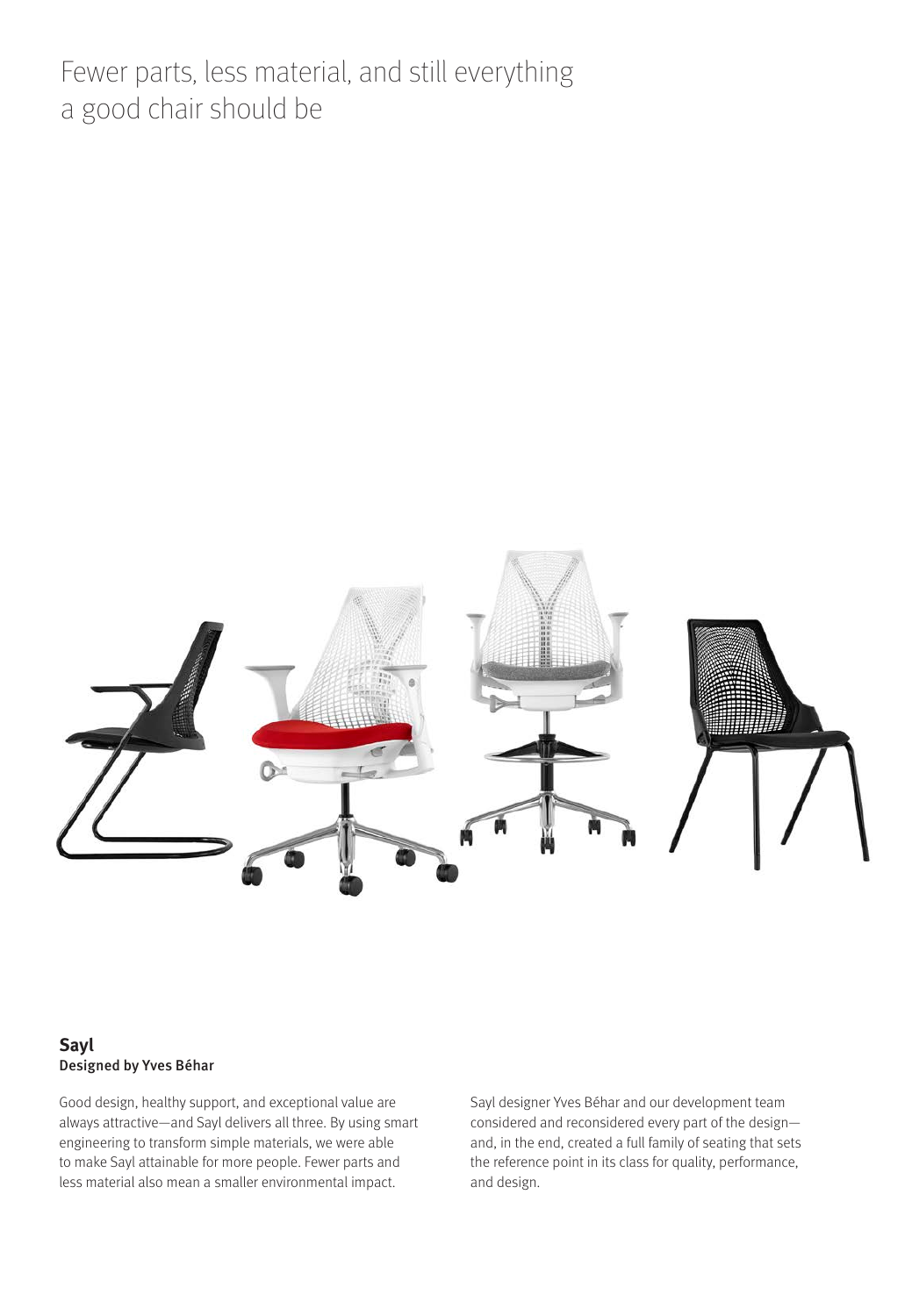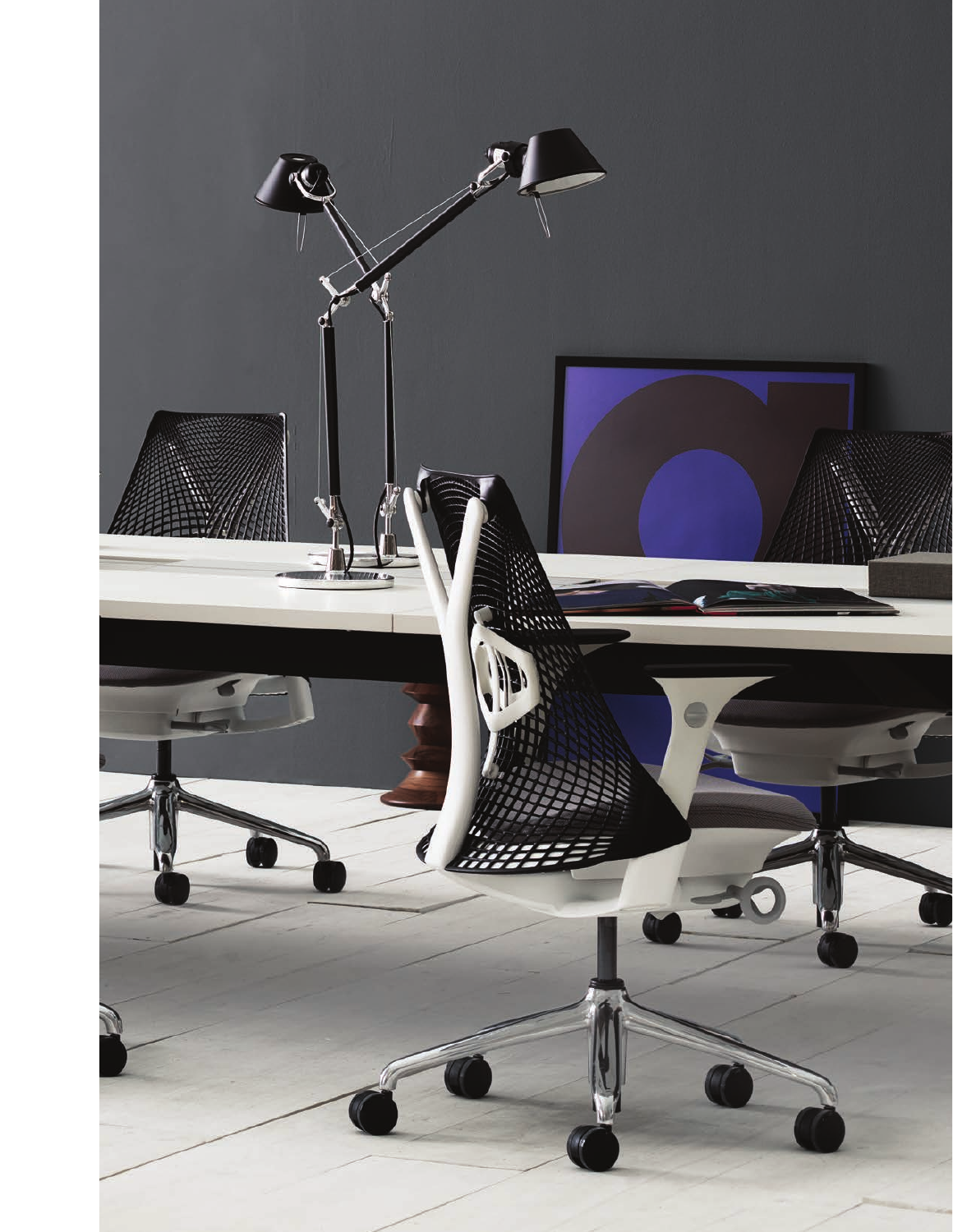## **Performance**

Sayl's unframed 3D Intelligent® back lets you stretch and move, striking a healthy balance between support and freedom. The elastomer strands vary in thickness and tension to provide greater support in the transition areas along the spine and less everywhere else, to encourage a full range of seated movement.

The foundational shell of the upholstered work chair mimics the 3D Intelligent suspension, providing similar dynamic support in a more traditional back. An optional lumbar support is available on both work chair models and provides adjustment over a four-inch range.



The construction of Sayl's 3D Intelligent suspension back provide integrated PostureFit® sacral support, which empowers your body to maintain a healthful upright posture with less fatigue.



The frameless 3D Intelligent suspension back allows freedom of movement while providing proper support.

The back of the upholstered work chair and stool, shown here with adjustable lumbar support, is engineered to mimic the dynamic support of 3D Intelligent suspension.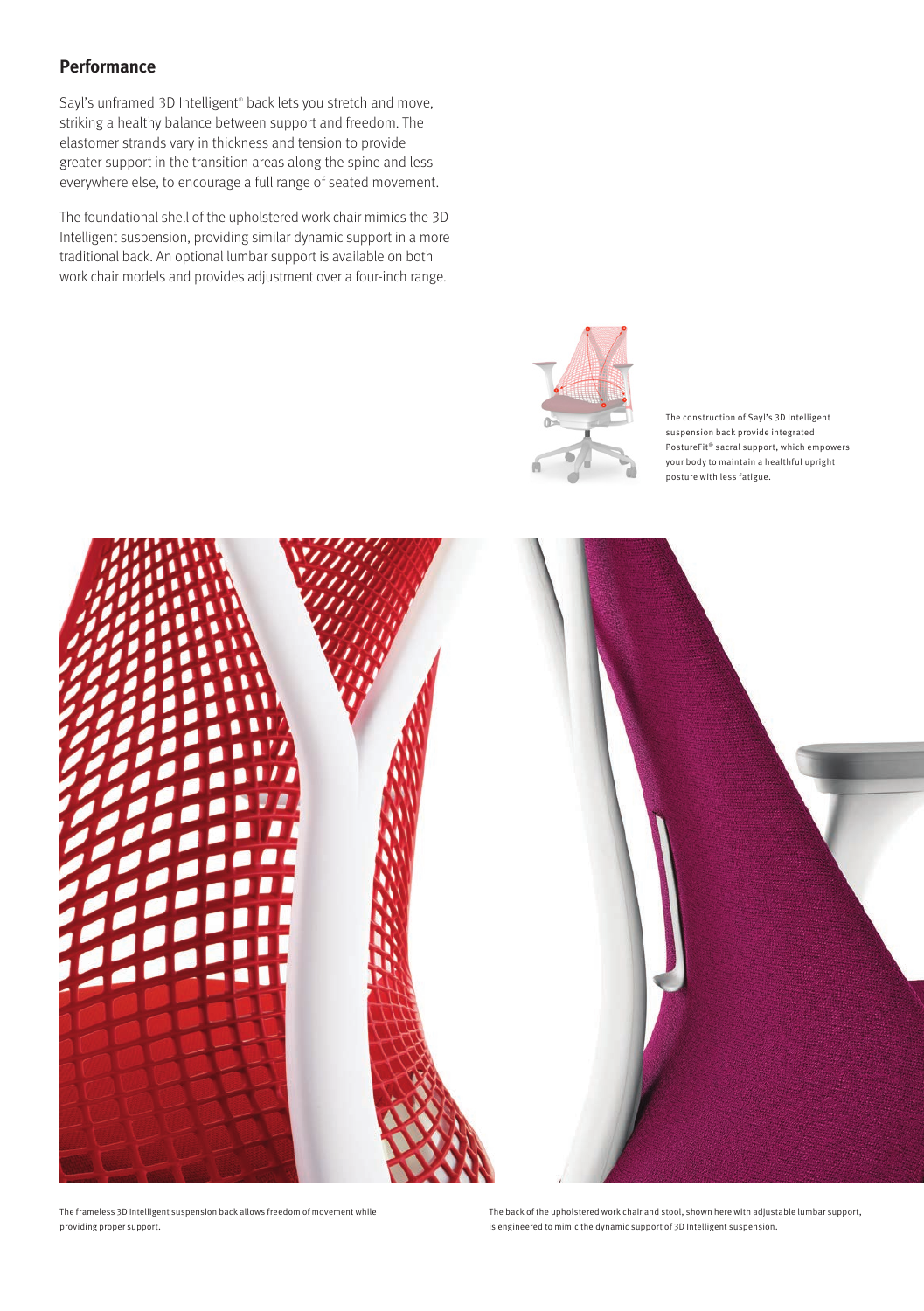

The stretch knit back cover offers an expressive palette that will complement any environment.

# **Design**

Inspired by suspension bridges—structures that deliver the most using the least material—Yves Béhar applied the engineering principles of these amazing structures to create Sayl. The Eco-Dematerialized™ design of the work chair and stool uses less material in more inventive ways to provide ergonomic support for people up to 350 pounds (159 kg).

Sayl's unframed back and Y-Tower<sup>®</sup> support create a striking visual aesthetic that reveals both the designer's inspiration and intent. The stretch knit back cover provides a softer, warmer aesthetic while maintaining the beauty, support, and breathability of Sayl's signature 3-D suspension back. A fully upholstered version is also available. Both offer an expressive palette that will complement any environment.

#### About Yves Béhar

A graduate of the Art Center College of Design, Yves Béhar started out working with high-tech Silicon Valley clients, eventually gravitating to the sport, apparel, technology, and furniture arenas. His admiration of Charles and Ray Eames first attracted him to Herman Miller. "Design is very much at the center of Herman Miller's culture," he says. "So one day I just picked up the phone, called them, and said, 'Let's work together.'" His collaborations with Herman Miller include Sayl chairs and Public Office Landscape™. . Yves Béhar